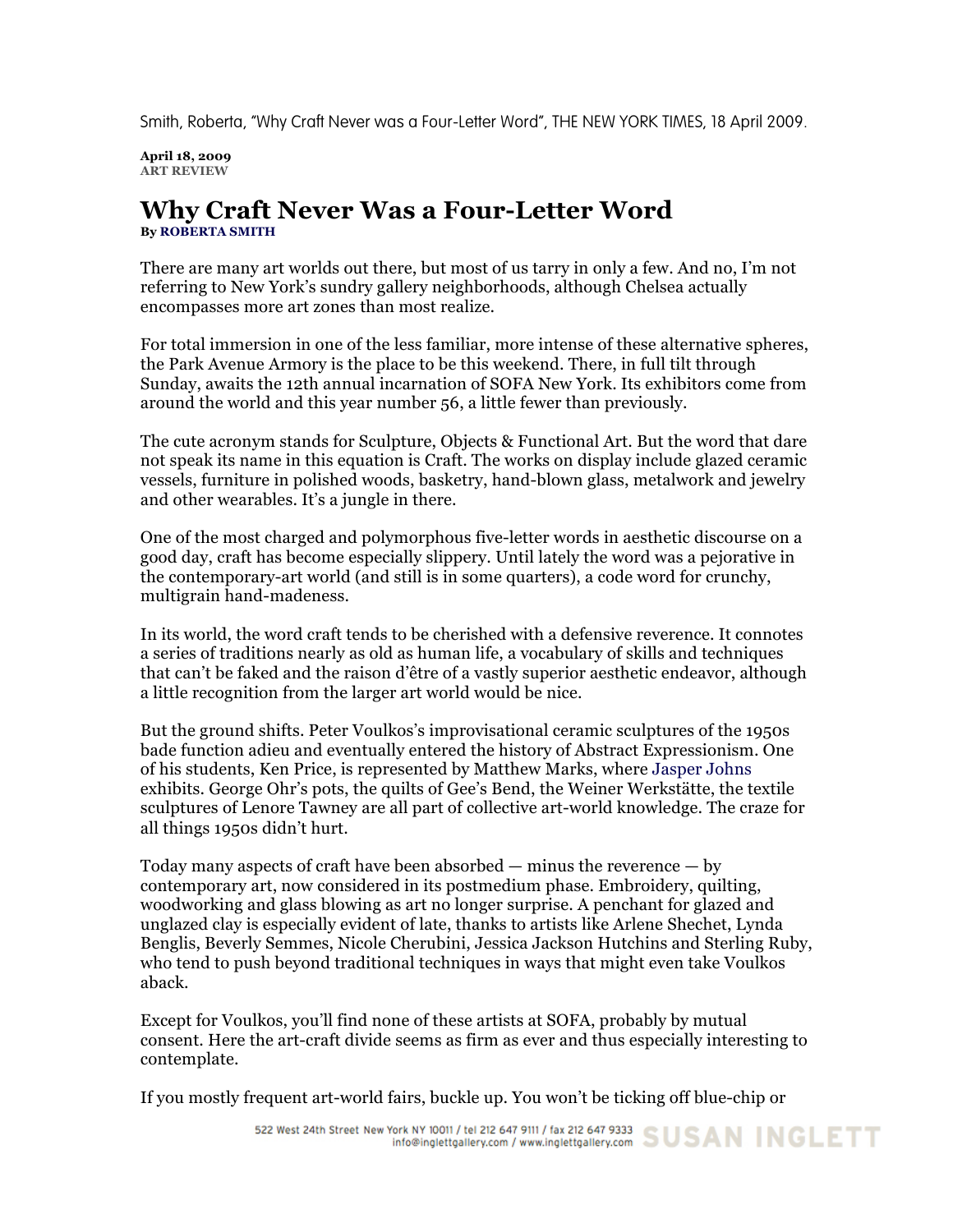hot new names along these aisles, nor snoozing through stretches of bland derivatives. Nothing is neutral here, especially for first-timers. It's either love or hate, and if it isn't mostly hate, have your eyes, or mind, examined. But visual harassment can be stimulating. What good is taste if it doesn't betray you? Hate can turn to love with just one close look, or maybe a few.

Harassments and betrayals abound at SOFA. The F for functional notwithstanding, far too much here seems generated by the conviction that an object made to serve no purpose whatever is automatically art. Too often the result is just really, really bad, whatever you call it: schlocky, oblivious of history, full of empty technique.

Art doesn't have to do anything except convince you that it is art. Some works that succeed are historical, like the quiet but assertive and functional vessels of Lucy Rie (1902-95), one of the founders of modern British ceramics. Her influence is reflected at the stand of Clare Beck and Adrian Sassoon, in the glowing yellow porcelain tea set by Rupert Spira and the Morandi-like arrangements of Julian Stair. Kate Malone mines several degrees of exaggeration with large-scale vases and pitchers further bulked up to resemble pine cones or snail colonies.

Technical feats are not by definition empty. Proof positive is the Heller Gallery's dazzling display of new work by Lino Tagliapietra. At 75, he is still extending the rich decorative-glass tradition of Venice (Murano, actually), even though he does most of his work in the United States. With their sinuous, exaggerated vase shapes and suspensions of bright patterns and shapes, they constitute their own category of Op Art.

Also at Heller, the work of Tobias Mohl, a Danish glassmaker, impresses sotto voce with small bowls crisscrossed with infinitesimal threads of color. They seem like Werkstätte updates.

At Thomas R. Riley, a less sustained splash is made by Davide Salvadore, a Murano glassmaker whose elaborate, nonfunctioning string instruments use the millefiore cane technique and echo the eccentric furniture designs of Carlo Bugatti from 100 years ago. The constantly shifting patterns sometimes have the intricacy of Missoni fabrics, but too many of them look cold and mechanical up close. Across the aisle at Zimmer, the more conventional Murano vases of Afro Celotto provide relief with soft splashes of color.

Bravura woodworking holds sway at Leo Kaplan in a jewelry box by Jay Stanger; its surface is a rainbow patchwork of aniline-dyed inlaid veneers, its scale that of a small wardrobe. Stand mates here include two exuberantly sarcastic pieces of furniture by Tommy Simpson, who has quite a bit in common with the California artist-jokester William T. Wiley.

The Moderne stand provides some of the history of studio furniture with tables, seating and cabinets by George Nakashima, Wharton Esherick and Wendell Castle, as well as new works by David Ebony and a relatively restrained Nakashima-like table by the irrepressible Mr. Simpson.

There is also a contingent of Voulkos pots and sculptures, but the star here — and perhaps in the show over all — is a small early vase from the 1940s by Rudolf Staffel, whose flaring shape and deftly pinched rim bring to mind both Ohr and Rie.

At Donna Schneier, further ceramics history is provided by two recently rediscovered